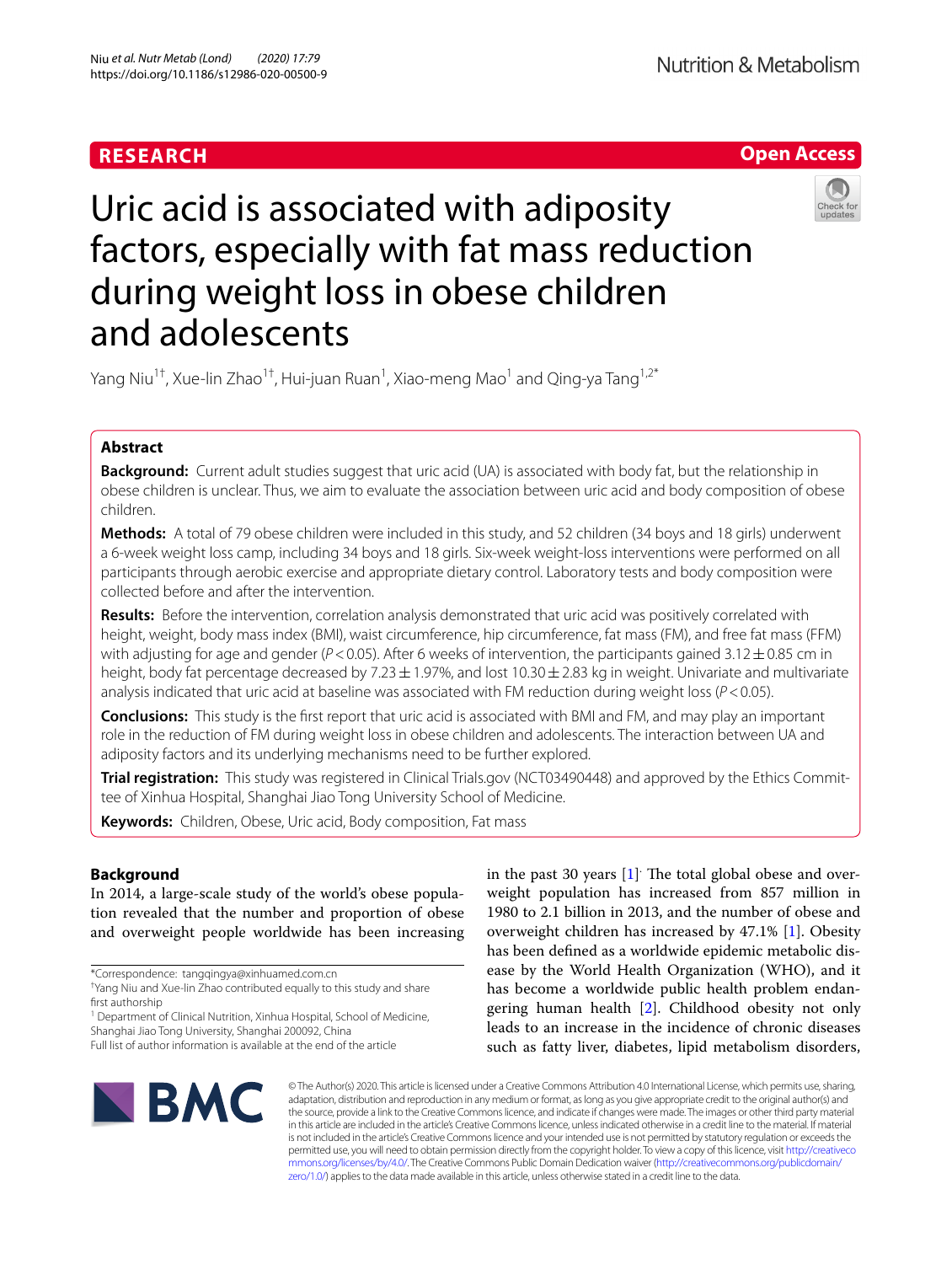and hypertension, but also easily leads to psychological problems such as inferiority and social disorders.

Hyperuricemia, previously thought to occur in adults, is also increasing in children, especially in obese children. The United States of American Bogalusa Heart Research Institute found that the incidence of hyperuricemia in boys and girls of normal weight was 8.1% and 8.5%, respectively, while that of obese children increased to 24.6% and 23.9%  $[3]$  $[3]$ . In present, a large number of current studies are exploring the relationship between serum uric acid and body mass index (BMI), glucose and lipid metabolism and blood pressure in children [[4–](#page-5-3)[7\]](#page-5-4). However, BMI has some limitations because body composition is not taken into account. Studies in adults have shown that blood uric acid levels are related to body composition and may be afected by fat mass (FM) and free fat mass (FFM), which are the major components of body weight [\[8](#page-5-5), [9\]](#page-5-6). But no studies have explored the associations between FFM, FM, and serum uric acid in obese children and adolescents.

Therefore, this study is to explore the potential relationship between blood uric acid levels and FFM and FM, and the efect of serum uric acid on FFM and FM during weight loss in obese children and adolescents.

# **Materials and methods**

# **Participants**

A total of 79 obese children and adolescents who participated in the 6-week weight loss camp in Shanghai from July to August 2014 were selected as the research subjects. All participants and their parents signed written informed consent. All enrolled children had no prior liver and kidney damage and had no history of using drugs that afected uric acid. According to the WHO standards, obesity is diagnosed when it equals or exceeds the 95th percentile (P95) of the BMI of children of the same age and gender [[10\]](#page-5-7).

#### **Interventions and methods**

A 6-week weight loss program was conducted for all participants under the guidance of professional weight loss coaches and medical staf, and weight loss was performed according to a unifed exercise and diet program. Prior to the intervention, all subjects were required to undergo an exercise stress test to ensure safe and efective physical exercise. ① Sports programs: Sports programs mainly included ball sports such as basketball, table tennis, badminton, as well as aerobic sports such as jogging, brisk walking, power cycling, and swimming. All sports were carried out indoors under the guidance of a full-time coach. Exercises are performed 6 days a week, once in the morning and afternoon, and 2 h each time. Preparatory activities were performed for 15–20 min before and after the exercise. During exercise, the participants' heart rate was monitored though the sports wrist watch to ensure that the participant performs a small-medial load aerobic exercise. ② Diet plan: Considering the needs of children's growth and development, the diet should guarantee the daily energy and physiological requirements, and the basal metabolic rate (BMR) is calculated according to the Harris–Benedict formula to formulate the diet. The diet consists of 20% protein, 30% fat and 50% carbohydrates. In the menu provided to the participants, we increased the amount of coarse grains and vegetables and reduced the intake of high-fat foods. All foods were mainly cooked by steaming, boiling, and cold and dressed with sauce, rather than fried. All subjects did not take any type of nutritional supplement during weight loss.

#### **Physical measurements and laboratory examination**

Before and after the intervention, all participants were measured for height (Seca264, Germany), weight (Inbody 370, Korea), waist circumference (WC), hip circumference (HC) ( Measuring with a tape measure), and systemic blood pressure (SBP) and diastolic blood pressure (DBP) (HEM-7052, Omron, Japan) in the morning and fasting state. BMI, waist-to-hip ratio (WHR) and waist-to-height ratio (WHtR) were calculated as follows: BMI  $(kg/m^2) = (weight in kg)/(height in meters)^2;$ WHR=waist circumference (cm)/hip circumference (cm); WHtR=waist circumference (cm)/height (cm). We evaluated participant's body fat percentage (BFP), FM, and FFM using bioelectrical impedance analyses (BIA) by whole-body impedance (Inbody 370, Korea) in the morning and fasting state.

In the same state, participants' serum uric acid (UA), fasting blood glucose (FBG), fasting insulin (FINS), triglyceride (TG), total cholesterol (TC), high density lipoprotein-cholesterol (HDL-C), and low density lipoprotein-cholesterol (LDL-C) were measured and collected. All laboratory indicators were tested by Aidikang Medical Test Center, FBG is tested by HK method, FINS was detected by chemiluminescence method, HDL-C and LDL-C were detected by homogeneous assay method, TC was detected by cholesterol oxidase method, TG Enzymatic GPO-POD was used for detection, and UA was analyzed using urase method. Homeostasis model assessment-insulin resistance (HOMA-IR) and Homeostasis model assessment‐β (HOMA‐β) were calculated as follows:  $HOMA-IR = FBG (mmol/L) \times FINS (mIU/L)/22.5;$ HOMA- $\beta = 20 \times$  FINS (mIU/L)/[FBG (mmol/L)-3.5]%. The relative changes  $(\Delta)$  = the value after intervention−the value before intervention. Therefore, in the expression of the results, a positive value indicates a increase, and a negative value indicated an decrease.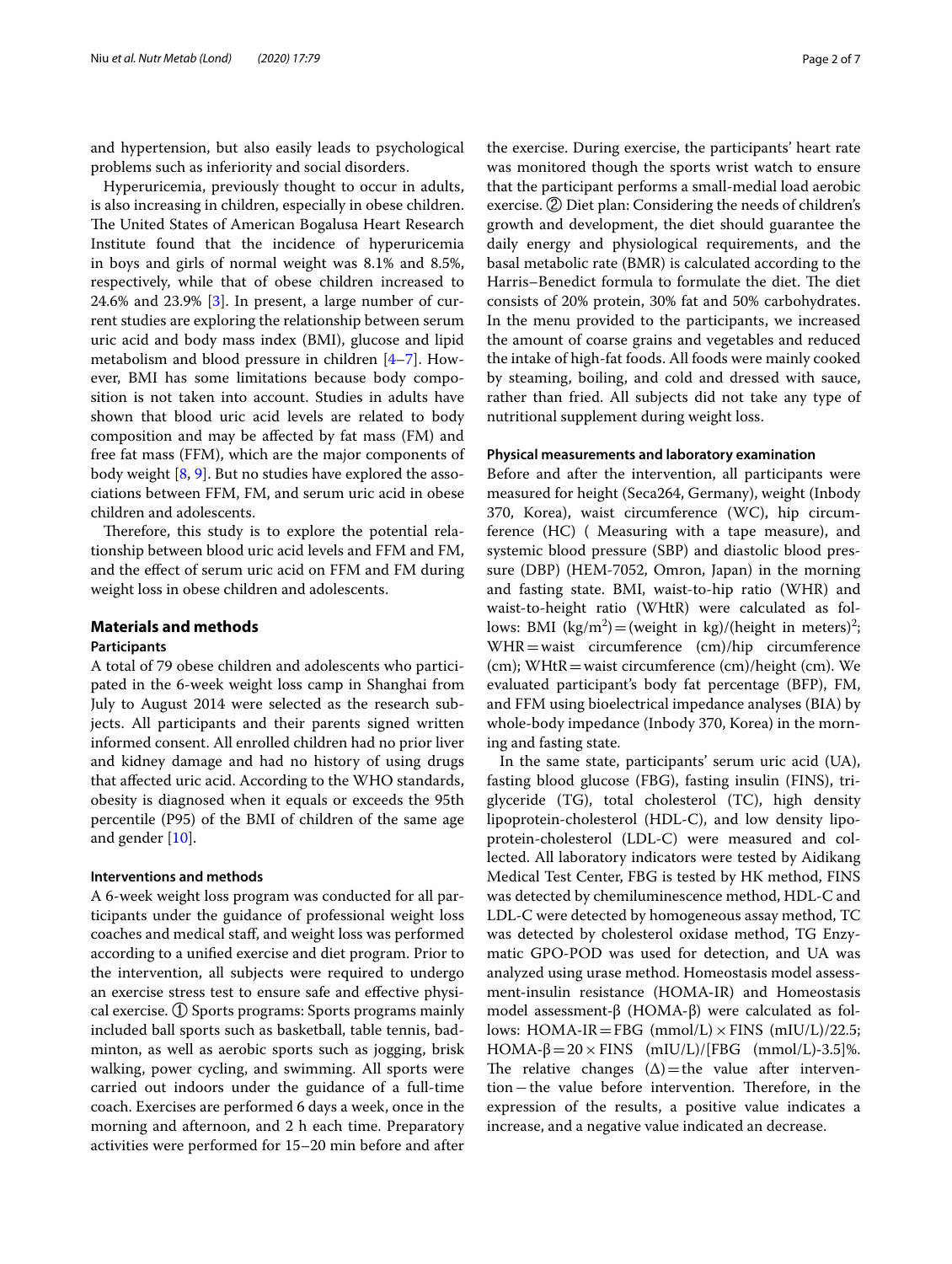# **Statistical analysis**

SPSS V.25.0 statistical software was used for statistical processing. Normal distributions of parameters were assessed using the Kolmogorov–Smirnov test. For the continuous variables, the independent sample t test was used, which was expressed as the mean $\pm$ standard deviation. For the categorical variables, the chi-square test and percentage (%) were used. Non-normally distributed data were presented as median (P25, P75). Firstly, univariate analysis was used to analyze the correlation between uric acid before intervention and relative changes of uric acid and variables. Considering that children's uric acid was related to age and gender  $[11-13]$  $[11-13]$  $[11-13]$ , age and gender were adjusted while analyzing the correlation between uric acid and various indicators.

Secondly, in order to further analyze the correlation between the reduction of body fat and various indicators at baseline, participants were divided into two groups according to fat mass reduction during weight loss: an  $\Delta FM < 10$  kg group (n=29), and an  $\Delta FM \ge 10$  kg group  $(n=23)$ . The correlation between FM and other factors was assessed using the Pearson correlation, partial correlation analysis was used with adjusting for age and gender. Multiple linear regression analysis was conducted to further evaluate the impacts of the associated variables. A two-sided *P* value<0.05 was considered statistically signifcant.

# **Results**

# **General data and factors associated with uric acid before and after the intervention**

Initially, a total of 79 obese children (52 boys and 27 girls) with the mean age of  $13.13 \pm 2.15$  years (9-18 years old) participated in the weight loss camp. Before the intervention, correlation analysis demonstrated that serum uric acid was positively correlated with height, weight, BMI, WC, HC, FM, FFM, TC, and TG (All *P*<0.05, Table [1](#page-2-0)). Furthermore, after adjusting for age and gender, there were still signifcant correlations between UA and BMI, HC, FM, FFM, TC, and TG ( $P < 0.05$ , Table [1](#page-2-0)).

However, Only 52 children (34 boys and 18 girls) underwent a 6-week weight loss camp, with the mean age of  $13.21 \pm 2.20$  years (9–17 years old). After 6 weeks of intervention, the indicators after the intervention were better than those before the intervention. After adjusting

<span id="page-2-0"></span>**Table 1 The correlation between uric acid at baseline and variables before intervention**

|                            | <b>Before</b><br>intervention | Uric acid<br>(mmol/L) |         | Adjustment<br>for age and sex |         |                           |
|----------------------------|-------------------------------|-----------------------|---------|-------------------------------|---------|---------------------------|
|                            | $(n=79)$                      | r                     | P       | r                             | P       |                           |
| Height (cm)                | 163.89 ± 10.09                | 0.430                 | < 0.001 | 0.344                         | 0.002   | Height (cm)               |
| Weight (kg)                | $85.28 \pm 20.77$             | 0.447                 | < 0.001 | 0.381                         | 0.001   | Weight (kg)               |
| $BMl$ (kg/m <sup>2</sup> ) | $31.31 \pm 4.78$              | 0.360                 | 0.001   | 0.281                         | 0.013   | $BM$ (kg/m <sup>2</sup> ) |
| WC(cm)                     | $98.85 \pm 14.77$             | 0.311                 | 0.005   | 0.162                         | 0.159   | WC(cm)                    |
| $HC$ (cm)                  | $105.35 \pm 10.58$            | 0.363                 | 0.001   | 0.334                         | 0.003   | $HC$ (cm)                 |
| <b>WHR</b>                 | $0.94 \pm 0.11$               | 0.083                 | 0.469   | $-0.056$                      | 0.628   | <b>WHR</b>                |
| WHtR                       | $0.60 \pm 0.07$               | 0.154                 | 0.174   | 0.045                         | 0.695   | WHtR                      |
| FBG (mmol/L)               | 4.91(4.69, 5.15)              | 0.131                 | 0.250   | 0.102                         | 0.379   | FBG (mmol/L)              |
| FINS (pmol/L)              | $132.33 \pm 58.27$            | $-0.085$              | 0.456   | $-0.092$                      | 0.426   | FINS (pmol/L)             |
| <b>HOMA-IR</b>             | $4.14 \pm 1.75$               | $-0.081$              | 0.479   | $-0.091$                      | 0.431   | <b>HOMA-IR</b>            |
| $HOMA-B (%)$               | $532.84 \pm 246.25$           | $-0.056$              | 0.622   | $-0.073$                      | 0.526   | $HOMA-B (%)$              |
| TC (mmol/L)                | $4.49 \pm 0.89$               | 0.226                 | 0.045   | 0.255                         | 0.025   | TC (mmol/L)               |
| TG (mmol/L)                | $1.61 \pm 0.80$               | 0.358                 | 0.001   | 0.337                         | 0.003   | TG (mmol/L)               |
| HDL (mmo/L)                | $1.18 \pm 0.26$               | $-0.204$              | 0.071   | $-0.166$                      | 0.150   | HDL (mmo/L)               |
| LDL (mmol/L)               | $2.88 \pm 0.68$               | 0.227                 | 0.044   | 0.221                         | 0.053   | LDL (mmol/L)              |
| UA (mmol/L)                | $453.42 \pm 104.44$           |                       |         |                               |         | UA (mmol/L)               |
| $FM$ ( $kg$ )              | $36.13 \pm 10.84$             | 0.336                 | 0.003   | 0.257                         | 0.024   | FM (kg)                   |
| FFM (kg)                   | 49.13 ± 11.87                 | 0.476                 | < 0.001 | 0.450                         | < 0.001 | FFM (kg)                  |
| BFP (%)                    | $42.04 \pm 5.46$              | $-0.020$              | 0.863   | 0.021                         | 0.856   | BFP (%)                   |
| SBP (mmHg)                 | $120.33 \pm 12.01$            | 0.372                 | 0.001   | 0.290                         | 0.011   | SBP (mmHg)                |
| DBP (mmHg)                 | $69.65 \pm 9.25$              | 0.245                 | 0.030   | 0.180                         | 0.117   | DBP (mmHg)                |

<span id="page-2-1"></span>**Table 2 The correlation between uric acid and variables after intervention**

|                 | After<br>intervention<br>$(n=52)$ | Uric acid (mmol/L) |         | Adjustment<br>for Age<br>and Sex |       |
|-----------------|-----------------------------------|--------------------|---------|----------------------------------|-------|
|                 |                                   | r                  | P       | r                                | P     |
| Height (cm)     | $167.56 \pm 8.79$                 | 0.432              | 0.001   | 0.194                            | 0.176 |
| Weight (kg)     | 76.82 ± 17.22                     | 0.471              | < 0.001 | 0.317                            | 0.025 |
| BMI ( $kg/m2$ ) | $27.07 \pm 3.99$                  | 0.396              | 0.004   | 0.298                            | 0.035 |
| WC(cm)          | 88.90 ± 10.76                     | 0.441              | 0.001   | 0.296                            | 0.037 |
| HC (cm)         | $97.83 \pm 8.40$                  | 0.407              | 0.003   | 0.344                            | 0.015 |
| <b>WHR</b>      | $0.91 \pm 0.07$                   | 0.238              | 0.089   | 0.112                            | 0.440 |
| <b>WHtR</b>     | $0.53 \pm 0.05$                   | 0.300              | 0.031   | 0.255                            | 0.074 |
| FBG (mmol/L)    | $4.54 \pm 0.35$                   | 0.042              | 0.768   | 0.001                            | 0.995 |
| FINS (pmol/L)   | 52.87 ± 20.74                     | 0.128              | 0.367   | 0.134                            | 0.354 |
| <b>HOMA-IR</b>  | $1.54 \pm 0.62$                   | 0.130              | 0.360   | 0.134                            | 0.352 |
| $HOMA-B (%)$    | 124.19 ± 59.96                    | 0.110              | 0.437   | 0.103                            | 0.478 |
| TC (mmol/L)     | $3.51 \pm 0.45$                   | $-0.066$           | 0.640   | 0.115                            | 0.427 |
| TG (mmol/L)     | $0.75 \pm 0.20$                   | 0.146              | 0.301   | 0.191                            | 0.185 |
| HDL (mmo/L)     | $1.06 \pm 0.19$                   | $-0.322$           | 0.020   | $-0.236$                         | 0.099 |
| LDL (mmol/L)    | $2.35 \pm 0.40$                   | 0.055              | 0.701   | 0.236                            | 0.098 |
| UA (mmol/L)     | $419.25 \pm 87.83$                |                    |         |                                  |       |
| $FM$ ( $kq$ )   | $27.59 \pm 9.40$                  | 0.266              | 0.057   | 0.196                            | 0.172 |
| FFM (kg)        | 49.22 ± 10.56                     | 0.532              | < 0.001 | 0.361                            | 0.010 |
| BFP (%)         | $35.52 \pm 6.44$                  | $-0.093$           | 0.513   | 0.045                            | 0.755 |
| SBP (mmHg)      | $114.27 \pm 10.63$                | 0.274              | 0.050   | 0.165                            | 0.252 |
| DBP (mmHg)      | $61.98 \pm 9.02$                  | 0.131              | 0.356   | 0.089                            | 0.541 |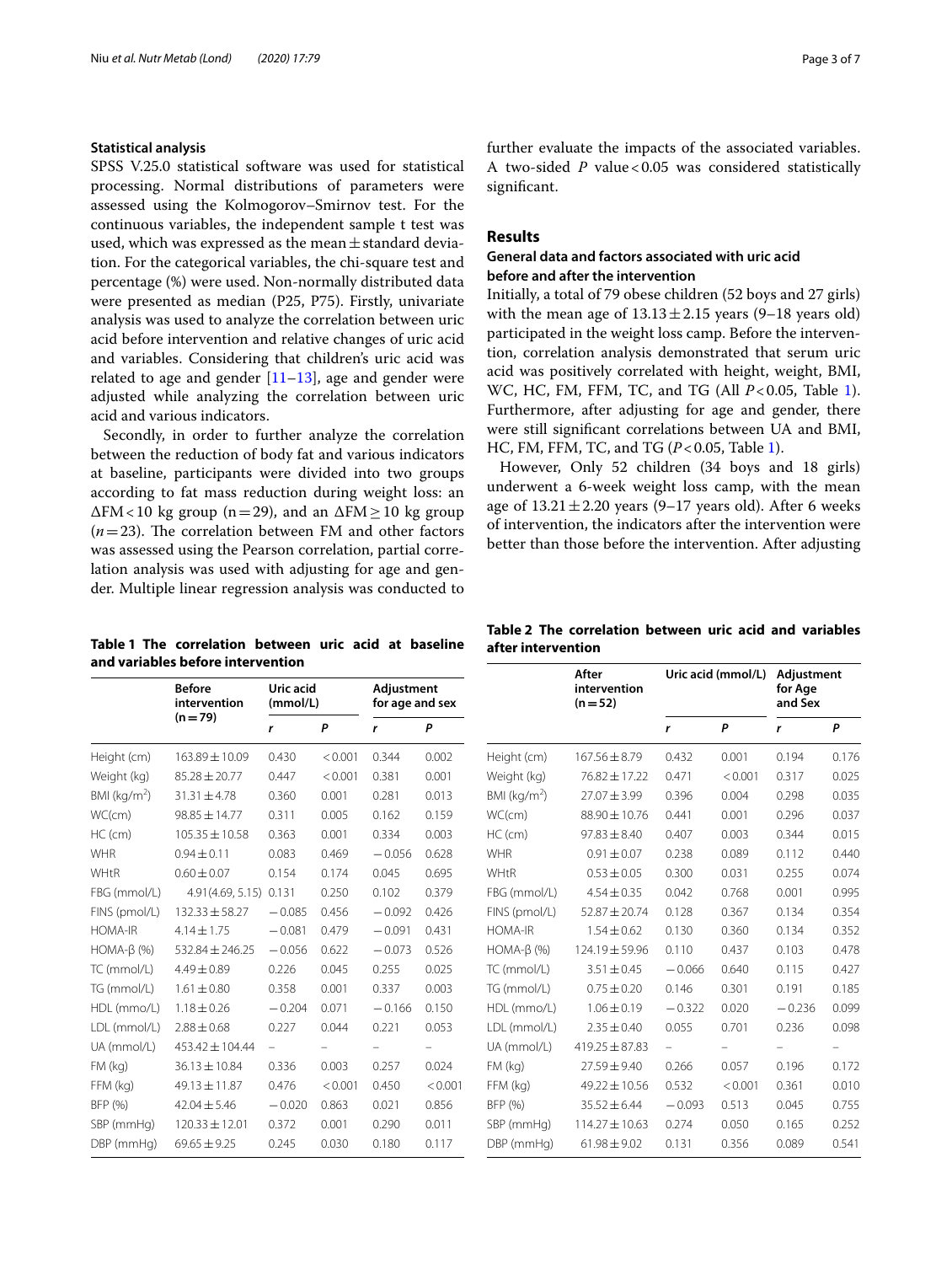for age and gender, UA was associated with BMI, HC, and FFM (*P*<0.05, Table [2\)](#page-2-1), but not FM (*P*>0.05, Table [2\)](#page-2-1).

As for the changes before and after intervention, the participants gained 3.12 cm in height, body fat percentage decreased by 7.23%, and lost 10.30 kg in weight (Table [3\)](#page-3-0). Weight loss is dominated by a decrease in fat mass (9.92 kg), but with little increase in free fat mass  $(0.28 \text{ kg})$  (Table [3](#page-3-0)). The correlation analysis indicated that serum uric acid before intervention was negatively correlated with the relative change of weight, BMI, TG, FM and BFP (All  $P < 0.05$ , Table [3](#page-3-0)). After adjusting for age and gender, serum uric acid was still negatively correlated with the relative change of weight, TG, FM and BFP (All  $P < 0.05$ , Table [3\)](#page-3-0), but the correlation coefficient was decreased.

# **General data and factors at baseline associated with fat mass loss**

 $\Delta FM \geq 10$  kg group  $(13.83 \pm 1.58$  years) was older than  $\Delta FM < 10$  kg group (12.72  $\pm$  2.18 years), and the serum uric acid level  $(532.91 \pm 98.50 \text{ vs } 424.66 \pm 88.53 \text{ mmol/L})$ was also higher than that of  $\Delta FM < 10$  kg group (both *P*<0.05, Table [4\)](#page-4-0). Compared with  $\Delta FM < 10$  kg group, ΔFM≥10 kg group had signifcantly higher height, weight, BMI, WC, HC, WHR, WHtR, FM, FFM and BFR before intervention, and had worse glucose metabolism (all  $P < 0.05$ , Table [4\)](#page-4-0). Furthermore, there was significant diference in FINS, TG, UA, SBP and DBP before intervention between the two FM groups (all *P*<0.05, Table [4](#page-4-0)). However, multiple linear regression analysis showed that only UA before intervention were not conducive to the

## **Discussion**

In this study, we investigated the correlation between serum uric acid and body fat before and after weight loss in obese children and adolescents. The results showed that a combination of aerobic exercise and appropriate caloric control can help reduce weight, especially FM. Importantly, we found that UA was associated with BMI, FM, and FFM with adjusting age and gender, and played an important role in weight loss.

reduction of FM during weight loss  $(P<0.05$ , Table [5](#page-4-1)).

To date, the research on weight loss methods is roughly divided into dieting, exercise, meal replacement, drugs and surgical weight loss. Among them, exercise combined with diet intervention is considered to be the most scientifc and reasonable way to lose weight [[14,](#page-5-10) [15\]](#page-6-0). In terms of exercise methods, aerobic

|                          | Relative changes* ( $\Delta$ , n = 52) | Uric acid (mmol/L) |         | <b>Adjustment for Age and Sex</b> |         |
|--------------------------|----------------------------------------|--------------------|---------|-----------------------------------|---------|
|                          |                                        | r                  | P       | r                                 | P       |
| Height (cm)              | $3.12 \pm 0.85$                        | $-0.171$           | 0.224   | $-0.015$                          | 0.916   |
| Weight (kg)              | $-10.30 \pm 2.83$                      | $-0.448$           | 0.001   | $-0.358$                          | 0.011   |
| BMI (kg/m <sup>2</sup> ) | $-4.79 \pm 0.89$                       | $-0.304$           | 0.028   | $-0.260$                          | 0.068   |
| WC(cm)                   | $-10.92 \pm 4.35$                      | $-0.158$           | 0.264   | $-0.083$                          | 0.565   |
| HC (cm)                  | $-8.76 \pm 3.03$                       | $-0.265$           | 0.058   | $-0.241$                          | 0.092   |
| <b>WHR</b>               | $-0.02$ ( $-0.06, 0.00$ )              | 0.075              | 0.599   | 0.126                             | 0.382   |
| <b>WHtR</b>              | $-0.08 \pm 0.02$                       | $-0.085$           | 0.548   | $-0.047$                          | 0.747   |
| FBG (mmol/L)             | $-0.38(-0.68,-0.13)$                   | 0.012              | 0.931   | 0.062                             | 0.668   |
| FINS (pmol/L)            | $-12.11 \pm 6.56$                      | $-0.135$           | 0.340   | $-0.088$                          | 0.543   |
| HOMA-IR                  | $-2.89 \pm 1.68$                       | $-0.113$           | 0.426   | $-0.049$                          | 0.737   |
| $HOMA-B (%)$             | $-122.44 (-205.41, -84.04)$            | $-0.210$           | 0.134   | $-0.229$                          | 0.110   |
| TC (mmol/L)              | $-0.96 \pm 0.73$                       | $-0.231$           | 0.100   | $-0.158$                          | 0.275   |
| TG (mmol/L)              | $-0.85 \pm 0.65$                       | $-0.394$           | 0.004   | $-0.351$                          | 0.012   |
| HDL (mmo/L)              | $-0.09$ ( $-0.21$ , 0.00)              | 0.062              | 0.665   | 0.141                             | 0.329   |
| LDL (mmol/L)             | $-0.52$ ( $-0.95$ , $-0.07$ )          | $-0.055$           | 0.697   | $-0.050$                          | 0.730   |
| UA (mmol/L)              | $-53.50$ ( $-98.75$ , $-11.00$ )       | $-0.578$           | < 0.001 | $-0.067$                          | < 0.001 |
| FM (kg)                  | $-9.92 \pm 2.78$                       | $-0.545$           | < 0.001 | $-0.474$                          | 0.001   |
| FFM (kg)                 | $0.28 (-0.58, 1.39)$                   | 0.170              | 0.228   | 0.189                             | 0.190   |
| BFP (%)                  | $-7.23 \pm 1.97$                       | $-0.390$           | 0.004   | $-0.316$                          | 0.025   |
| SBP (mmHg)               | $-6.00$ ( $-14.75$ , 2.00)             | $-0.167$           | 0.237   | $-0.115$                          | 0.426   |
| DBP (mmHg)               | $-7.50$ ( $-14.75$ , 3.00)             | $-0.217$           | 0.122   | $-0.156$                          | 0.280   |

<span id="page-3-0"></span>**Table 3 The correlation between uric acid at baseline and relative changes of variables during weight loss**

\* The relative changes (Δ)=the value after intervention−the value before intervention; A positive value indicates a increase, and a negative value indicated an decrease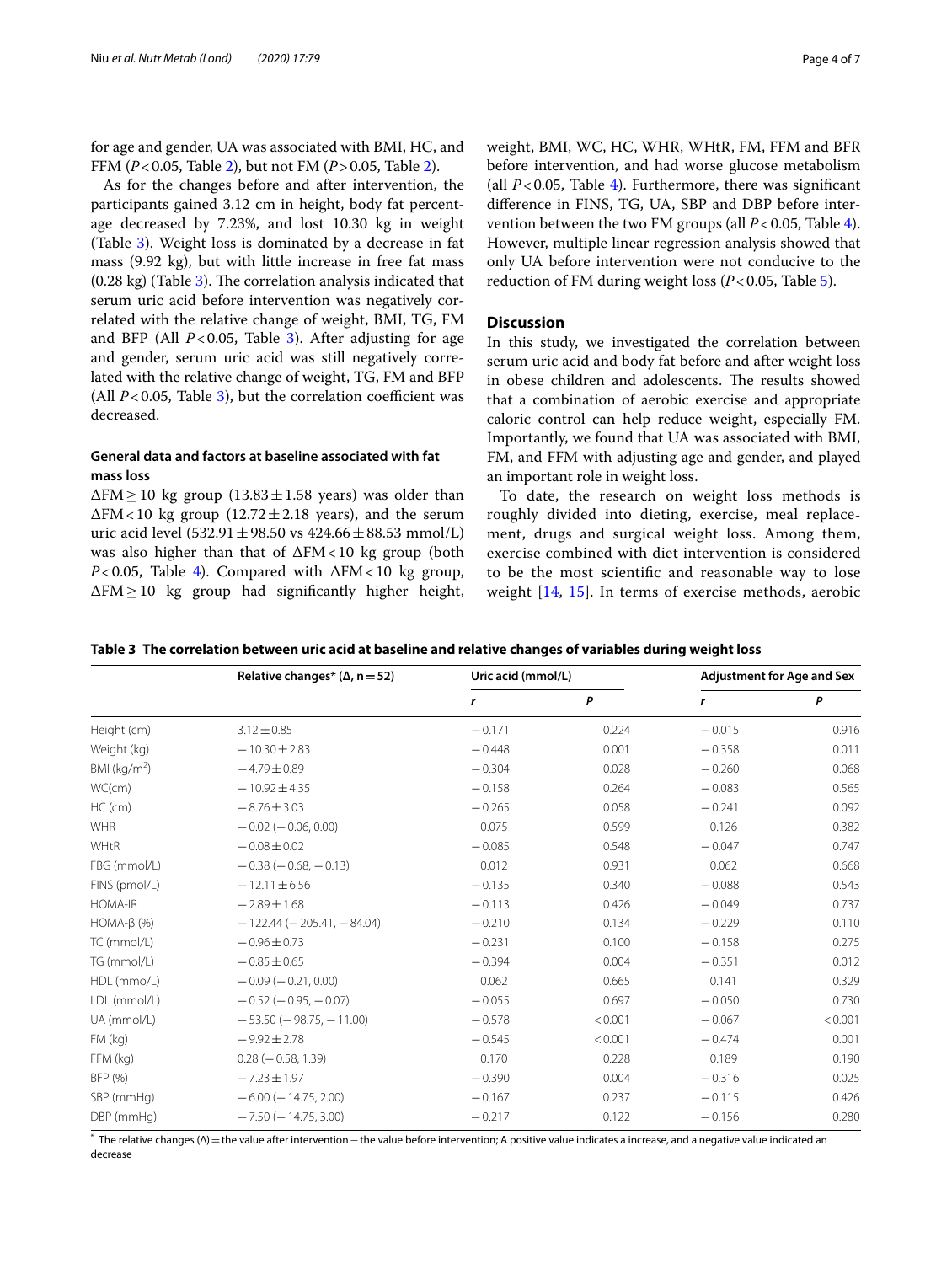<span id="page-4-0"></span>**Table 4 Comparison of variables at baseline with relative changes of fat mass**

| <b>Baseline variables</b> | $\Delta$ FM < 10 kg group<br>$(n=29)$ | ΔFM ≥ 10 kg<br>group $(n=23)$ | P       |
|---------------------------|---------------------------------------|-------------------------------|---------|
| Age (year)                | $12.72 \pm 2.18$                      | $13.83 \pm 1.58$              | 0.048   |
| sex (male/ female)        | 15/14                                 | 19/4                          | 0.038   |
| Height (cm)               | $159.95 \pm 7.27$                     | $170.10 + 7.86$               | < 0.001 |
| Weight (kg)               | 77.19 ± 16.27                         | $99.63 \pm 15.92$             | < 0.001 |
| BMI ( $kg/m2$ )           | $29.95 \pm 4.43$                      | $34.27 \pm 3.59$              | < 0.001 |
| WC(cm)                    | $94.55 \pm 11.89$                     | $106.45 \pm 9.12$             | < 0.001 |
| $HC$ (cm)                 | $102.83 \pm 9.97$                     | $111.32 \pm 8.00$             | 0.002   |
| <b>WHR</b>                | $0.92 \pm 0.07$                       | $0.96 \pm 0.05$               | 0.043   |
| <b>WHtR</b>               | $0.59 \pm 0.06$                       | $0.63 \pm 0.04$               | 0.034   |
| FBG (mmol/L)              | $4.95 \pm 0.40$                       | $5.07 \pm 0.50$               | 0.341   |
| FINS (pmol/L)             | 117.40 ± 48.05                        | $162.26 \pm 50.74$            | 0.002   |
| <b>HOMA-IR</b>            | $3.75 \pm 1.64$                       | $5.29 \pm 1.89$               | 0.003   |
| $HOMA-B (%)$              | $240.52 \pm 109.35$                   | 320.39 ± 120.89               | 0.016   |
| TC (mmol/L)               | $4.41 \pm 0.88$                       | $4.56 \pm 0.83$               | 0.548   |
| TG (mmol/L)               | $1.41 \pm 0.53$                       | $1.86 \pm 0.85$               | 0.025   |
| HDL (mmo/L)               | $1.22 \pm 0.21$                       | $1.11 \pm 0.24$               | 0.099   |
| LDL (mmol/L)              | $2.76 \pm 0.63$                       | $2.95 \pm 0.74$               | 0.322   |
| UA (mmol/L)               | $424.66 \pm 88.53$                    | 532.91 ± 98.50                | < 0.001 |
| $FM$ ( $kg$ )             | $32.73 \pm 9.26$                      | $43.56 \pm 9.93$              | < 0.001 |
| FFM (kg)                  | $44.45 \pm 8.77$                      | $56.06 \pm 9.53$              | < 0.001 |
| BFP (%)                   | $42.09 \pm 5.01$                      | $43.60 \pm 5.82$              | 0.320   |
| SBP (mmHg)                | $115.86 \pm 10.92$                    | $126.83 \pm 10.08$            | 0.001   |
| DBP (mmHg)                | $67.34 \pm 10.09$                     | $72.96 \pm 6.47$              | 0.025   |

<span id="page-4-1"></span>**Table 5 Multiple linear regression of variables at baseline with relative changes of fat mass**

| <b>Variables</b> | <b>Beta</b> | t        | Ρ     | 95% CI                |
|------------------|-------------|----------|-------|-----------------------|
| Age              | 0.104       | 0.751    | 0.458 | $-0.247$ to 0.538     |
| Sex              | 0.026       | 0.190    | 0.850 | $-1.431$ to 1.727     |
| Height           | 1.047       | 0.727    | 0.472 | $-0.566$ to 1.197     |
| <b>BMI</b>       | 0.162       | 0.143    | 0.887 | $-1.300$ to 1.497     |
| <b>FM</b>        | 0.395       | 0.397    | 0.694 | $-0.415$ to 0.617     |
| <b>FFM</b>       | 0.601       | 0.615    | 0.543 | $-0.359$ to 0.670     |
| SBP              | 0.047       | 0.460    | 0.648 | $-0.038$ to 0.061     |
| <b>DBP</b>       | 0.001       | 0.004    | 0.996 | $-0.071$ to 0.072     |
| WC               | $-2.338$    | $-0.644$ | 0.524 | $-2.214$ to 1.147     |
| НC               | $-0.509$    | $-0.284$ | 0.778 | $-1.152$ to 0.869     |
| <b>WHR</b>       | 0.065       | 0.051    | 0.959 | $-105.009$ to 110.461 |
| <b>WHtR</b>      | 1.819       | 0.563    | 0.577 | $-222.498$ to 393.406 |
| TG               | $-0.097$    | $-0.792$ | 0.433 | $-1.328$ to 0.582     |
| <b>FINS</b>      | 0.165       | 0.924    | 0.362 | $-0.010$ to 0.027     |
| $HOMA-B$         | 0.122       | 0.963    | 0.342 | $-0.003$ to 0.009     |
| UA               | 0.296       | 2.778    | 0.009 | 0.002 to 0.013        |

exercise is characterized by activities that are fun and have low exercise load intensity, which is more suitable for children. In addition, when the aerobic exercise time exceeds 30 min, the fat decomposition efficiency in the body is increased, and the body functions as a main energy supply material, thereby achieving the efect of weight loss [\[16](#page-6-1)]. Aerobic exercise not only helps to reduce fat and retain muscle  $[12]$  $[12]$  $[12]$ , but also improves glucose and lipid metabolism [\[17,](#page-6-2) [18\]](#page-6-3). Likewise, our results showed that after a 6-weeks weight loss interventions, participants' weight and body fat were signifcantly reduced, while muscles were little increased. The average weight loss in obese children was 10.30 kg (12.07%) consisting of 9.92 kg of FM, which was more evident than in many other studies.

Globally, the incidence of hyperuricemia is estimated to be about 2.0–3.1%, and it is higher in men than in women [\[19](#page-6-4)[–22\]](#page-6-5). With the increase in the incidence of childhood obesity, it is one of the reasons for the increase in the incidence of hyperuricemia in obese children [\[23](#page-6-6)]. Importantly, a 21-year follow-up study found that obese children were 3.25 times (male) and 3.55 times (female) more likely to develop hyperuricemia than adults of normal weight [[3\]](#page-5-2). However, since the normal range of uric acid depends on age and gender  $[11, 12]$  $[11, 12]$  $[11, 12]$  $[11, 12]$ , the cut-off points for the diagnosis of hyperuricemia in children and adolescents are also diferent, which also brings some trouble for pediatricians to diagnose hyperuricemia.

Previous studies have shown that an elevated uric acid levels are associated with obesity, metabolic syndrome, hypertension and disorders of glucose and lipid metabolism in childhood [[24,](#page-6-7) [25\]](#page-6-8). In addition, studies in adults indicated that hyperuricemia is positively associated with BMI, WC, and body fat, but is also positively associated with muscle [[9,](#page-5-6) [26](#page-6-9)]. Surprisingly, the results from our study found that uric acid in obese children and adolescents was not only positively related to BMI, FM, and FFM, but also to the decrease in FM during weight loss. To the best of our knowledge, this result is frst reported herein and is a highlight of our research.

However, the pathophysiological mechanism involved in the occurrence of hyperuricemia in obese children is not yet clearly established, and the mechanism of the efect of UA on body fat is also not yet fully understood. Previous study indicated that hyperuricemia induced infammation of fat cells and oxidative stress. And fat cell infammation and oxidative stress were the key mechanisms for fat mice to develop obesity and metabolic syndrome [[27](#page-6-10)]. In addition, as for the association between blood uric acid and TC and TG, signifcant relationship was found in this study with adjusting for age and gender before and after intervention. This might imply that high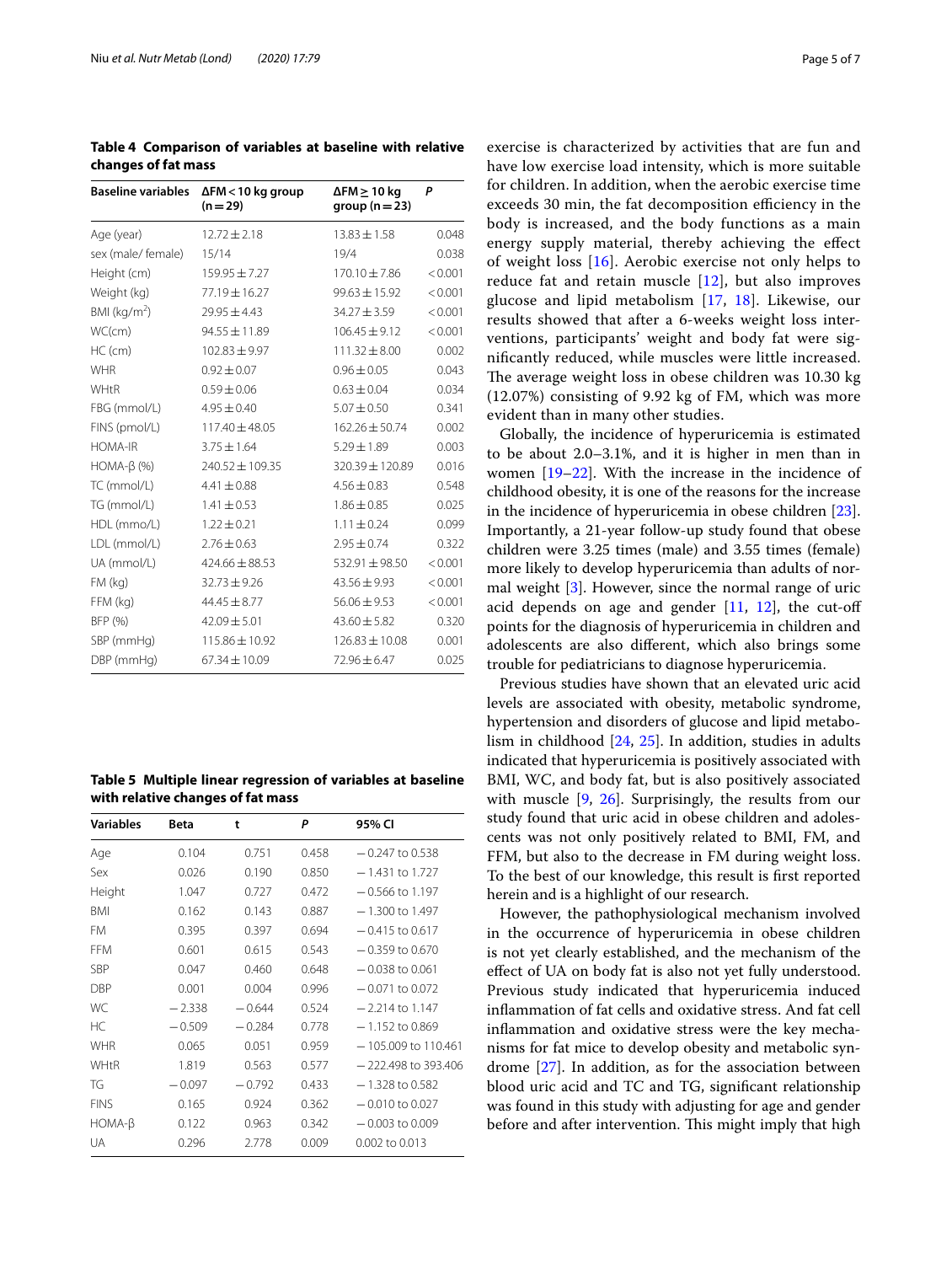uric acid afected the redistribution of adipose tissue by inducing the abnormality of lipids metabolism.

In light of the fndings of this study, we should pay close attention to blood uric acid levels during weight loss in obese children, which may be a sensitive and useful signal indicator. However, for obese children diagnosed with hyperuricemia, whether uric acid lowering treatment is needed before weight loss should be considered and further researched. But it was worth mentioning that our research found that reasonable diet and exercise can reduce uric acid by 53 mmol/L.

Of course, the limitations of this study should be considered. First, the sample size of this study is small, and it is difcult to elaborate the mechanism of uric acid on body fat. Second, clinical data were only monitored and evaluated before and after the intervention. Finally, this study did not follow up on the efects of aerobic exercise combined with dietary weight loss on children's longterm quality of life and health status.

## **Conclusions**

In conclusion, a reasonable and professional aerobic exercise combined with proper diet control is of great signifcance for the reduction of body fat and muscle retention in obese children. It is found that a positive correlation between uric acid and body fat, but the higher the serum uric acid level before intervention, the more benefcial it is to reduce body fat. For this unexplainable results, it is worth studying what the reasonable range of serum uric acid is benefcial for the reduction of body fat at diferent age and gender. Therefore, in the future research, it is necessary to further explore the exact mechanism of the efect of uric acid on body fat through basic and clinical trials on the premise of expanding the sample size.

#### **Abbreviations**

BMI: Body mass index; FM: Fat mass; FFM: Free fat mass; BFP: Body fat percentage; WC: Waist circumference; HC: Hip circumference; WHR: Waist-to-hip ratio; WHtR: Waist-to-height ratio; SBP: Systemic blood pressure; DBP: Diastolic blood pressure; UA: Uric acid; FBG: Fasting blood glucose; FINS: Fasting insulin; TG: Triglyceride; TC: Total cholesterol; HDL-C: High density lipoprotein-cholesterol; LDL-C: Low density lipoprotein-cholesterol; HOMA‐IR: Homeostasis model assessment‐insulin resistance; HOMA‐β: Homeostasis model assessment‐β.

#### **Acknowledgements**

The authors thank the staff of Shanghai Dianfeng Sports Management Co., LTD for the intervention guidance and data collection during weight loss camp, and participants and the parents of participants.

#### **Authors' contributions**

YN, XZ and QT conceptualized and designed the study, drafted the initial manuscript, and reviewed and revised the manuscript. XM and XZ designed the data collection instruments, collected data, carried out the initial analyses, and reviewed and revised the manuscript. All authors read and approved the fnal manuscript.

#### **Funding**

Shanghai Key Laboratory of Pediatric Gastroenterology and Nutrition (No.11DZ2260500).

#### **Availability of data and materials**

All our materials and data are available. Data and materials are kept in the Department of Clinical Nutrition, Xinhua Hospital, Shanghai Jiaotong University School of Medicine.

#### **Ethics approval and consent to participate**

This study was reviewed and approved by the Ethics Committee of Xinhua Hospital, Shanghai Jiao Tong University School of Medicine.

#### **Consent for publication**

Not applicable.

#### **Competing interests**

The all authors declare that they have no competing interests.

#### **Author details**

<sup>1</sup> Department of Clinical Nutrition, Xinhua Hospital, School of Medicine, Shanghai Jiao Tong University, Shanghai 200092, China. <sup>2</sup> Shanghai Key Laboratory of Pediatric Gastroenterology and Nutrition, Shanghai 200092, China.

Received: 4 May 2020 Accepted: 9 September 2020 Published online: 22 September 2020

#### **References**

- <span id="page-5-0"></span>1. Ng M, Fleming T, Robinson M, et al. Global, regional, and national prevalence of overweight and obesity in children and adults during1980–2013: a systematic analysis for the Global Burden of Disease Study 2013. Lancet. 2014;384:766–81.
- <span id="page-5-1"></span>2. World Health Organization. World Health Statistics 2015. World Health Organization. 2015.
- <span id="page-5-2"></span>3. Muntner P, Srinivasan S, Menke A, et al. Impact of childhood metabolic syndrome components on the risk of elevlated uric acid in adulthood: The Bogalusa Heart Study. Am J Med Sci. 2008;335(5):332–7.
- <span id="page-5-3"></span>4. Maliavskaia SI, Lebedev AV, Temovskaia VA. Chronic asymptomatic hyperuricemia as a marker of atherogenic risk in children. Kardiologiia. 2007;47(3):62–6.
- 5. Alper AB Jr, Chen W, Yau L, et al. Childhood uric acid predicts adult blood pressure: The Bogalusa Heart Study. Hypertension. 2005;45(1):34–8.
- 6. Zhang ZQ, Deng J, He LP, Ling WH, Su YX, Chen YM. Comparison of various anthropometric and body fat indices in identifying cardiometabolic disturbances in Chinese men and women. PLoS ONE. 2013;8:e70893.
- <span id="page-5-4"></span>7. Palmer TM, Nordestgaard BG, Benn M, Tybjaerg-Hansen A, Davey Smith G, Lawlor DA, et al. Association of plasma uric acid with ischaemic heart disease and blood pressure: mendelian randomisation analysis of two large cohorts. BMJ. 2013;347:f4262.
- <span id="page-5-5"></span>8. Ferrara LA, Wang H, Umans JG, et al. Does serum uric acid predict incident metabolic syndrome in a population with high prevalence of obesity? Nutr Metab Cardiovasc Dis. 2014;24(12):1360–4.
- <span id="page-5-6"></span>9. Yu TY, Jee JH, Bae JC, et al. Serum uric acid: a strong and independent predictor of metabolic syndrome after adjusting for body composition. Metabolism. 2016;65:432–40.
- <span id="page-5-7"></span>10. Cole TJ, Bellizzi MC, Flegal KM, et al. Establishing a standard defnition for child overweight and obesity worldwide: international survey. BMJ. 2000;320:1240–3.
- <span id="page-5-8"></span>11. Wilcox WD. Abnormal serum uric acid levels in children. J Pediatr. 1996;128(6):731–41.
- <span id="page-5-11"></span>12. Kubota M, Nagai A, Tang L, Tokuda M. Investigation on hyperuricemia in children with obesity or various pediatric disorders. Nucleosides Nucleotides Nucleic Acids. 2011;30(12):1051–9.
- <span id="page-5-9"></span>13. Kubota M. Hyperuricemia in children and adolescents: present knowledge and future directions. J Nutr Metab. 2019;2019:3480718.
- <span id="page-5-10"></span>14. Lopes AL, Ap TF, De Souza Campos LG, et al. The effects of diet- and diet plus exercise-induced weight loss on basal metabolic rate and